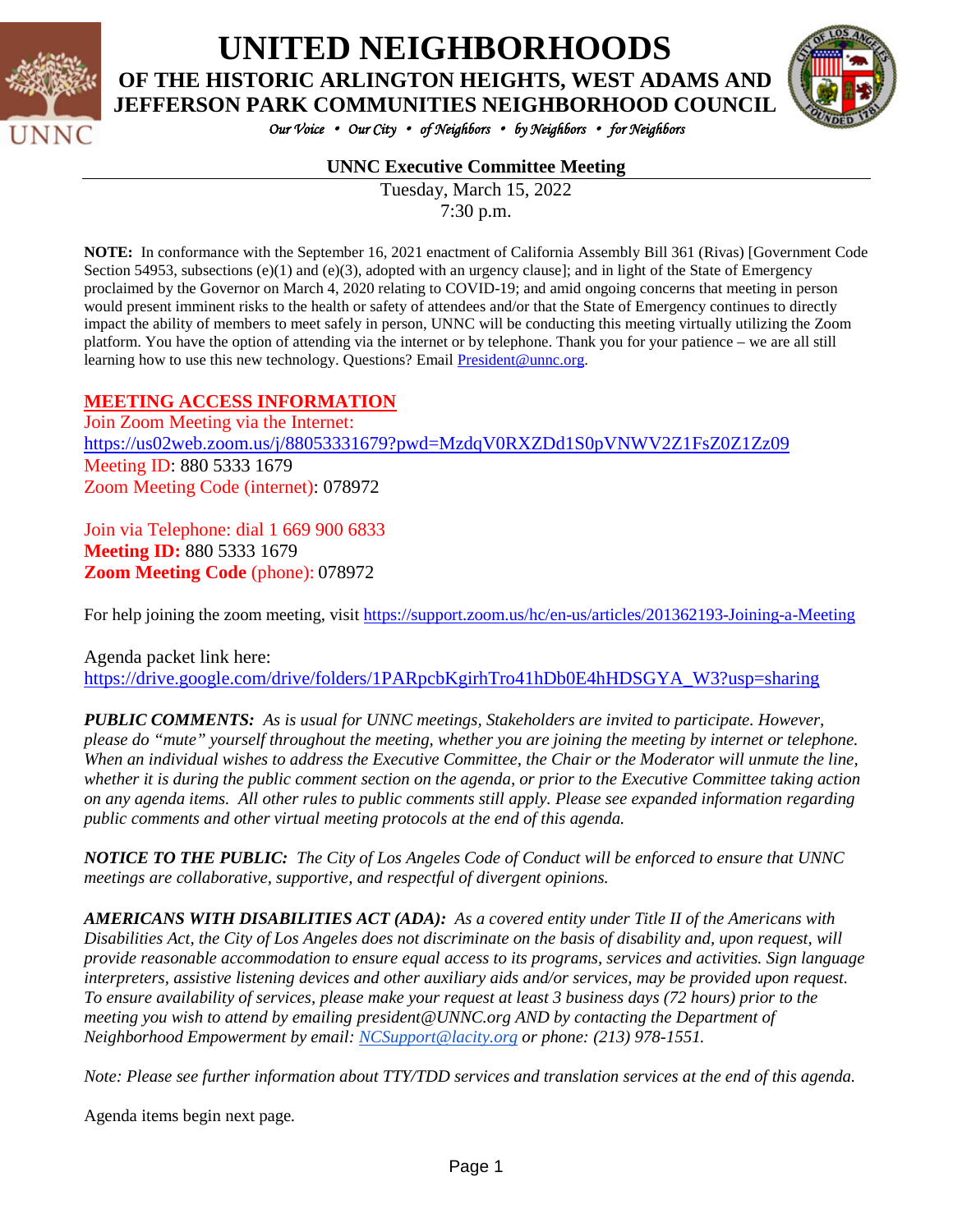

**UNITED NEIGHBORHOODS OF THE HISTORIC ARLINGTON HEIGHTS, WEST ADAMS AND** 

*Our Voice* • *Our City* • *of Neighbors* • *by Neighbors* • *for Neighbors* 

### **AGENDA**

1). **Determination to continue to hold meetings virtually**: The Board of Neighborhood Commissioners (BONC) and the Department of Neighborhood Empowerment, with guidance from the Los Angeles City Attorney, have established that BONC has the authority to adopt AB 361 Findings Pursuant to Government Code Section 54953(E)(1)(b)-(c) on behalf of the City's neighborhood councils, and to determine that due to the Covid-19 state of emergency, meeting in person would present imminent risks to the health or safety of attendees. This meeting is being conducted virtually pursuant to that directive.

*AB 361 also defines more clearly how legislative bodies, including neighborhood councils, should prepare their agendas to provide for public access. Legislative bodies shall allow a reasonable amount of time per agenda item to allow public members the opportunity to provide public comment. If the agendas are "timed," then the legislative body shall not close the public comment period for the agenda item to provide public comment until that timed public comment period has elapsed.*

- 7:30 p.m. (2) Call to Order/Approval of Agenda Dolores Spears, UNNC Vice President
- 7:35-7:40 (3) General Public Comment/Announcements 1 min. per speaker
- 7:40-8:40 (4) Executive Committee Business:

#### A. **Lapel Pins for Board Members:** Theresa Maysonet **- DISCUSSION AND POSSIBLE ACTION**

- B. **Funding Request**: As part of the new branding initiative, the UNNC Communications Committee requests funding approval for a postcard printing and mailing project. The proposal is to print 15,000 postcards (cost: \$1,203) and to utilize USPS Every Door Direct Mail Delivery (Cost: \$2,957),with a contingency up to \$ 342. Raheem Dawson. **Request up to \$4500.00 for the overall project.** – **DISCUSSION AND ACTION**
- C. **Branding Update:** Review and discuss proposed new designs for UNNC letterhead, agendas, applications, and other similar standardized documents, utilizing the new logo and branding. Include discussion of "Vacant Seat" UNNC Webpage portal. -Raheem Dawson**. -DISCUSSION AND POSSIBLE ACTION**
- D. **Funding Request/Possible Existing Contract Adjustment:** Proposed Website Refresh. **Request up to \$2,500.00**. Raheem Dawson**. -- DISCUSSION AND POSSIBLE ACTION**
- E. **Possible additional ZOOM Accounts:** Should UNNC acquire additional Zoom licenses, and how would UNNC administer those? Dolores Spears. **-DISCUSSION AND ACTION**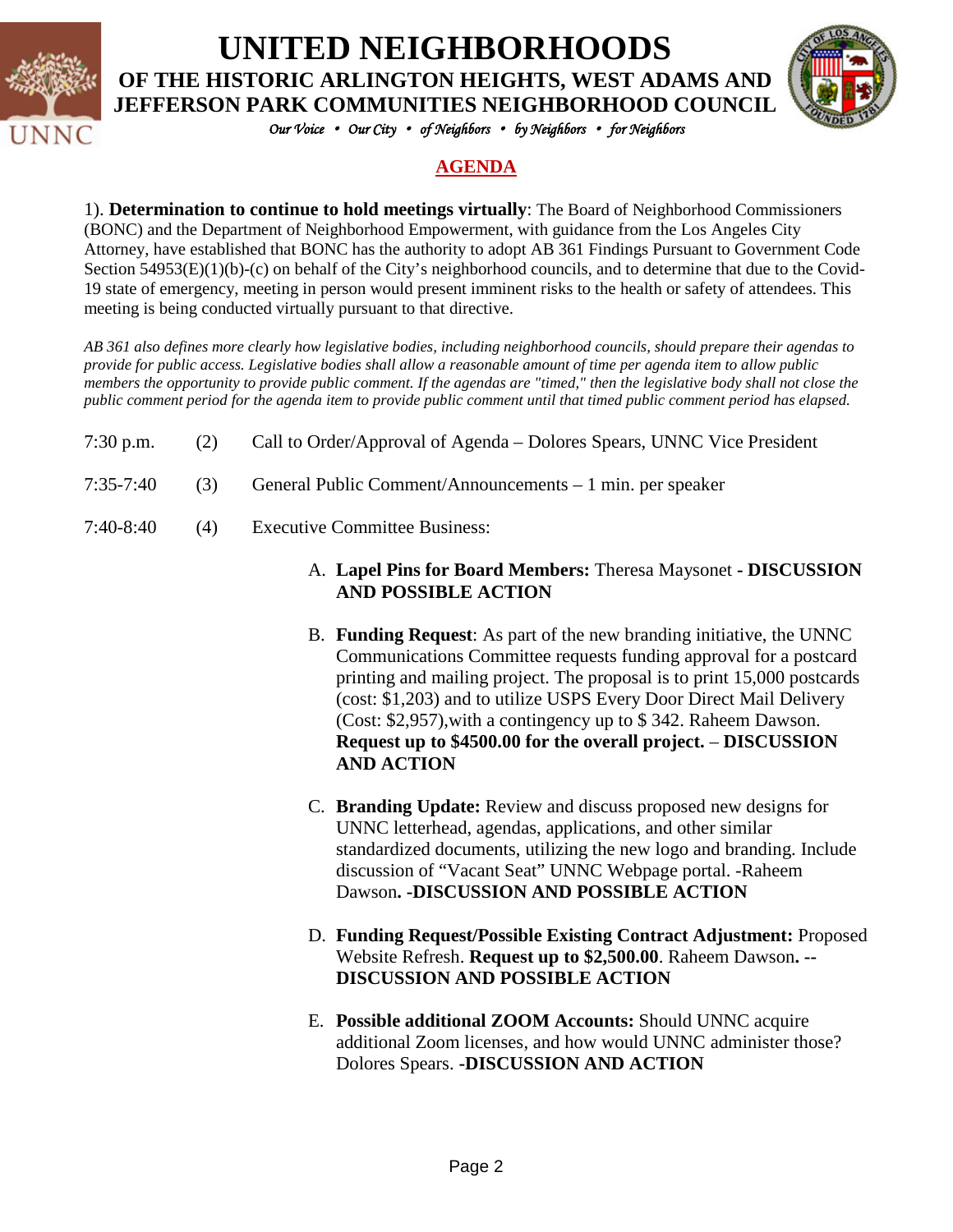

# **UNITED NEIGHBORHOODS OF THE HISTORIC ARLINGTON HEIGHTS, WEST ADAMS AND JEFFERSON PARK COMMUNITIES NEIGHBORHOOD COUNCIL**



*Our Voice* • *Our City* • *of Neighbors* • *by Neighbors* • *for Neighbors* 

- F. **UNNC Policy & Procedures for Social Media Account:** Theresa Maysonet. **---DISCUSSION AND POSSIBLE ACTION**
- G. **UNNC Bylaws Revisions**: Review and discuss proposed Bylaws Amendments, presented by Bylaws Ad Hoc Committee. Proposed changes, if any, to be referred back to Ad Hoc Committee to prepare final recommended Bylaws revisions, to be adopted at the April 7, 2022 UNNC Governing Board meeting. Laura Meyers. – **DISCUSSION AND ACTION**
- H. **Board Member Attendance & Training Update-**Dolores Spears**-DISCUSSION**
- I. **Discussion of Amazing Grace Conservatory/SHARP (Sugar Hill Arts Revival Project) festival event**: UNNC voted to support, participate and co-sponsor this event. Update regarding change of date of event. Discussion of outreach efforts. Laura Meyers. **-- DISCUSSION AND ACTION**
- J. **Project Updates:** Washington Boulevard Tree Project/KYCC and Jefferson Boulevard Greenbelt Project/Conservation Corp. **- DISCUSSION**
- K. **Upcoming Governing Board Meeting Agenda Items-DISCUSSION AND POSSIBLE ACTION**
- 8:40 8:50 (5) **Committee Reports – DISCUSSION AND POSSIBLE ACTION: -- President's Report -- Environmental Committee:** Update on Tree Canopy, and discussion on bringing a representative from Urban Forestry to Governing Board**.**
- 8:50-8:55 (6) **Secretary's Report:**
- 8:55 9:10 (7) **Treasurer's Report:** Financial Update, Project(s)
- 9:10 9:15 (8) **Old Business**: Budget development & training special meeting, Tues., Mar. 29 -- DISCUSSION
- 9:15 p.m. (9) **Adjourn**

*Time allocations for agenda items are approximate and may be shortened or lengthened at the discretion of the Chairperson.*

**Future Meetings**: The next scheduled UNNC Executive Committee meeting is **Tues., April 19**, **2022**, at 7 p.m., subject to cancellation if no agenda items. *(Standing Executive Committee meetings are held on the 3rd Tuesday of the month, currently via Zoom.)*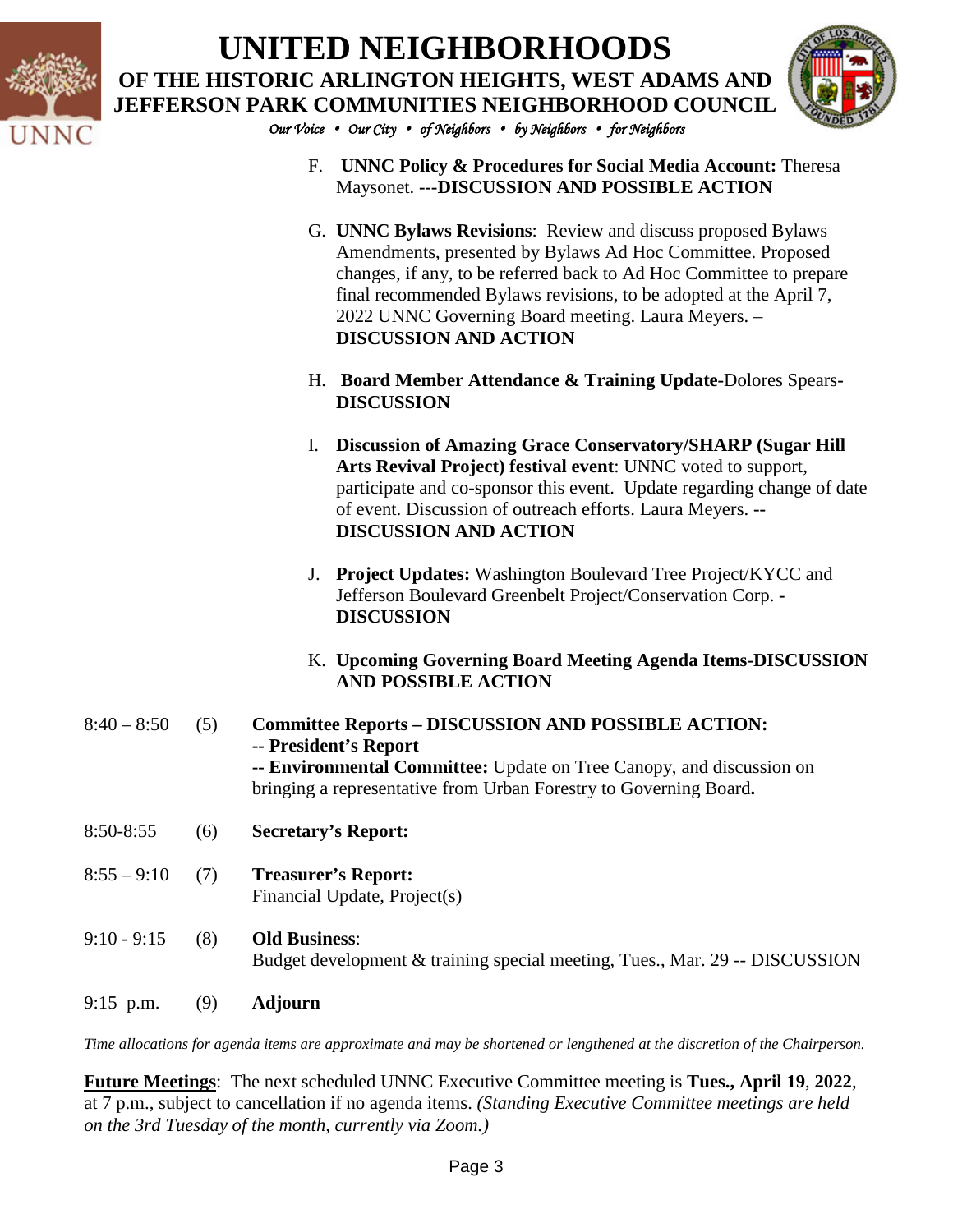

### *Our Voice* • *Our City* • *of Neighbors* • *by Neighbors* • *for Neighbors*  **UNITED NEIGHBORHOODS OF THE HISTORIC ARLINGTON HEIGHTS, WEST ADAMS AND JEFFERSON PARK COMMUNITIES NEIGHBORHOOD COUNCIL**



**Further AB 361 Updates**: Public comment cannot be required to be submitted in advance of the meeting, only real-time public comment is required. If there are any broadcasting interruptions that prevent the public from observing or hearing the meeting, the meeting must be recessed or adjourned. If members of the public are unable to provide public comment or be heard due to issues within the Neighborhood Council's control, the meeting must be recessed or adjourned.

Comments from the public on agenda items will be heard only when the respective item is being considered. Comments from the public on other matters not appearing on the agenda that are within the Board's jurisdiction will be heard during the General Public Comment period. Please note that under the Brown Act, the Board is prevented from acting on a matter that you bring to its attention during the General Public Comment period; however, the issue raised by a member of the public may become the subject of a future Board meeting. Public comment is limited to 1 minute per speaker, unless waived by the presiding officer of the Board.

The agendas for the UNNC meetings are normally posted for public review at some locations that are currently closed due to the COVID-19 crisis. However, this agenda is posted at the following location: South Seas House, 2301 West 24<sup>th</sup> Street, Los Angeles 90018. The agenda is also posted as usual at the UNNC's official website at [www.UNNC.org.](http://www.unnc.org/)where you can also sign up to be notified of future meetings and events. Stakeholders may also subscribe to the City of Los Angeles Early Notification System (ENS), through the City's website at [https://www.lacity.org/government/subscribe](https://www.lacity.org/government/subscribe-agendasnotifications/subscribe-other-meetings-agendas-and-documents)[agendasnotifications/subscribe-other-meetings-agendas-and-documents,](https://www.lacity.org/government/subscribe-agendasnotifications/subscribe-other-meetings-agendas-and-documents) to receive notices for UNNC meetings (and other government entities). For more information, you may also contact the President of UNNC, at [president@UNNC.org](mailto:president@UNNC.org) or at 323-731-8686.

### **Telecommunication Relay Services**

Telephone communication is one of the most important forms of communication in society today. Due to advancements in technology, telephone devices have evolved with new services and capabilities. Individuals who are deaf and hard of hearing, and individuals with a speech disability are following these trends and are rapidly migrating to more advanced telecommunications methods, both for peer-topeer and third-party telecommunications relay service (TRS) communications.

Telecommunications Relay Service is a telephone service that allows persons with hearing or speech disabilities to place and receive telephone calls. TRS is available in all 50 states, the District of Columbia, Puerto Rico and the U.S. territories for local and/or long distance calls. TRS providers generally telephone companies - are compensated for the costs of providing TRS from either a state or a federal fund. There is no cost to the TRS user. What forms of TRS are available? There are several forms of TRS, depending on the particular needs of the user and the equipment available: TRS includes: Text to Voice TIY-Based TRS; Speech-to-Speech Relay Service; Shared Non-English Language Relay Service; Captioned Telephone Relay Service; Internet Protocol Relay Service; and Video Relay Service.

Please visit this site for detail descriptions:

<https://www.fcc.gov/consumers/guides/telecommunications-relay-service-trs>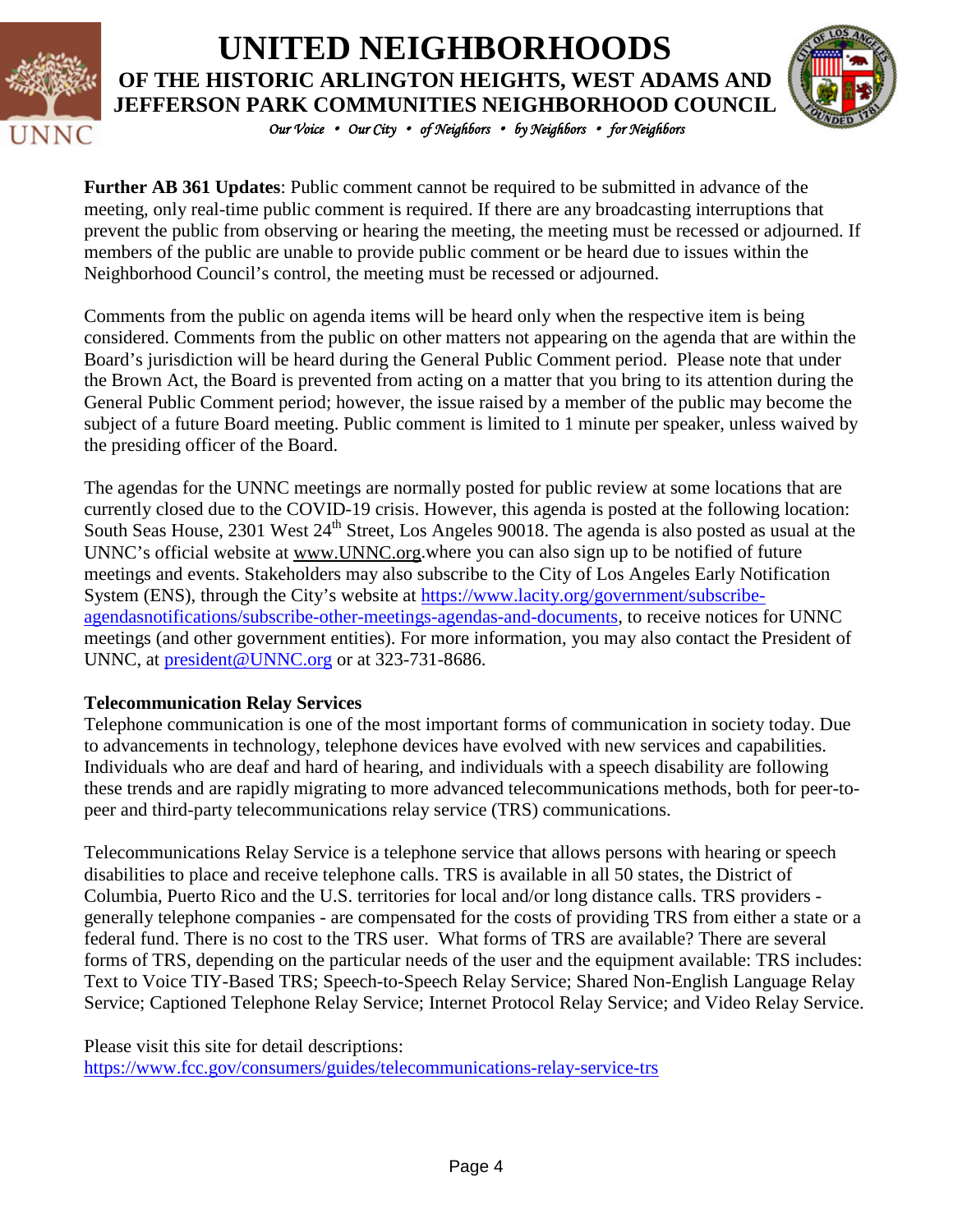

### *Our Voice* • *Our City* • *of Neighbors* • *by Neighbors* • *for Neighbors*  **UNITED NEIGHBORHOODS OF THE HISTORIC ARLINGTON HEIGHTS, WEST ADAMS AND JEFFERSON PARK COMMUNITIES NEIGHBORHOOD COUNCIL**



Don't hang up! Some people hang up on TRS calls because they think the CA is a telemarketer. If you hear, "Hello. This is the relay service ... " when you pick up the phone, please don't hang up! You are about to talk, through a TRS provider, to a person who is deaf, hard-of-hearing, or has a speech disability.

Telecommunications Relay Service is a telephone service that allows persons with hearing or speech disabilities to place and receive telephone calls. If you have limitations hearing or speaking a speciallytrained Communications Assistant (CA) can relay telephone conversations for all of your calls. In California, dial 711to reach the California Relay Service (CRS). If you prefer having your calls immediately answered in your mode of communication, dial one of the toll-free modality- and languagespecific numbers below. The call will be routed to the CRS provider.

TTY/VCO/HCO to Voice 1-800-735-29291/English 800-855-3000/Spanish

Voice to TTY/VCO/HCO 1-800-735-2922/English 1-800-855-3000/Spanish

From or to Speech-to-Speech 1-800-854-7784/ English & Spanish

Federal regulations specify very strict confidentiality requirements for CAs of all Relay services. No part of the conversation that takes place between callers is revealed or recorded in written, verbal, or any other form. CRS CAs do not participate in the conversation and acquire no benefit from information relayed.

For referrals to state provided services please visit<https://ddtp.cpuc.ca.gov/homepage.aspx>

For more information about FCC programs to promote access to telecommunications services for people with disabilities, visit the FCC's Disability Rights Office website,<https://www.fcc.gov/accessibility>

### **Notice to Paid Representatives** -

If you are compensated to monitor, attend, or speak at this meeting, City law may require you to register as a lobbyist and report your activity. See Los Angeles Municipal Code Section 48.01 et seq. More information is available at ethics.lacity.org/lobbying. For assistance, please contact the Ethics Commission at (213) 978-1960 or ethics.commission@lacity.org.

In compliance with Government Code section 54957.5, non-exempt writings that are distributed to a majority or all members of the Board in advance of a meeting, may be viewed at the Neighborhood Council meeting, OR in the online agenda packet (see page 1 of this agenda). In addition, if you would like a copy of any record related to an item on the agenda, please contact UNNC's President at [president@unnc.org.](mailto:president@unnc.org)